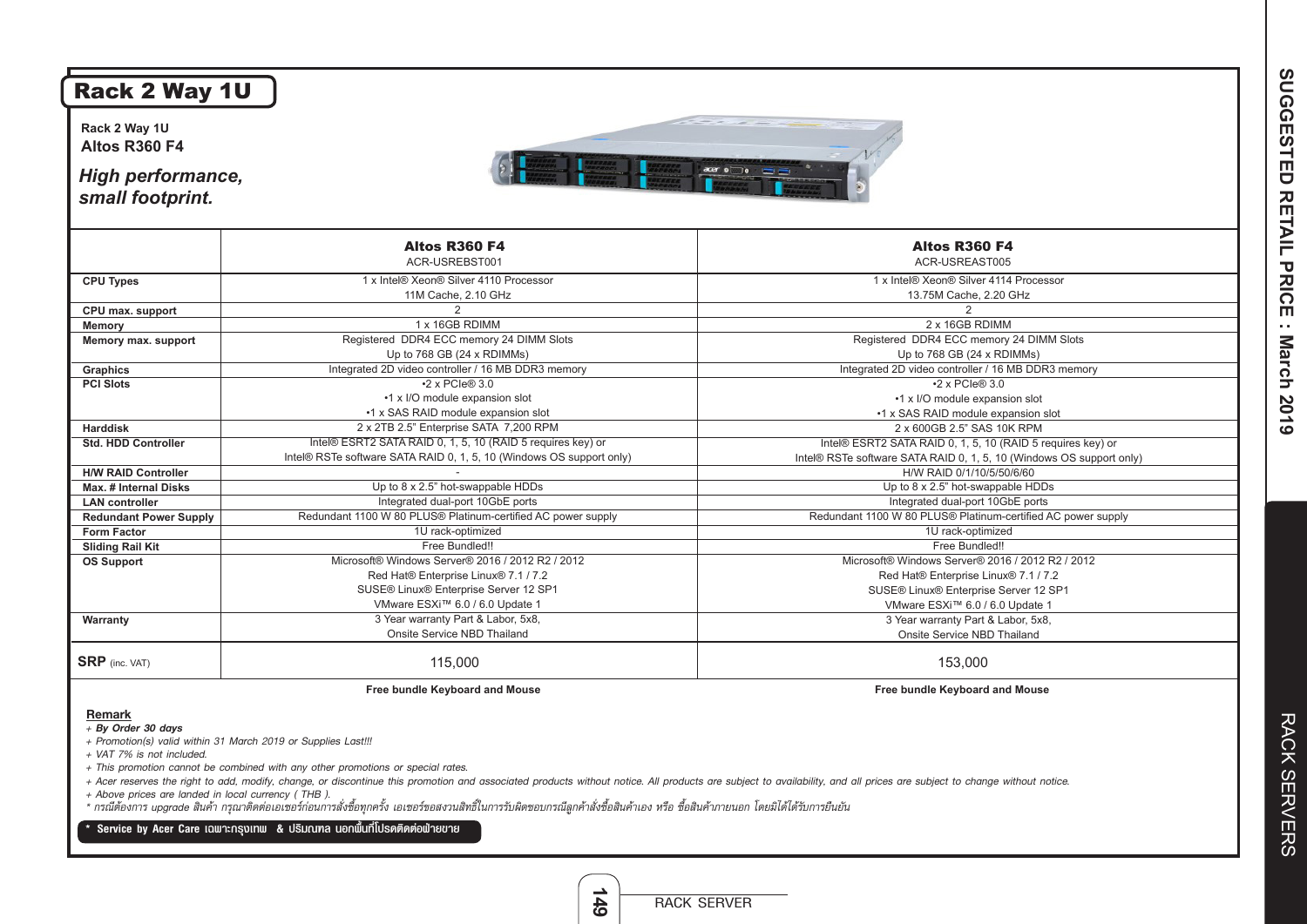RACK SERVER

**150**

## Rack 2 Way 1U

**Rack 2 Way 1U Altos R360 F8**

*Big memory, big storage, uniform compute and management*



|                               | <b>Altos R380 F4</b>                                                 | <b>Altos R380 F4</b>                                                 |  |
|-------------------------------|----------------------------------------------------------------------|----------------------------------------------------------------------|--|
|                               | ACR-USRE7ST004                                                       | ACR-USREGST009                                                       |  |
| <b>CPU Types</b>              | 1 x Intel® Xeon® Silver 4110 Processor                               | 1 x Intel® Xeon® Gold 5118 Processor                                 |  |
|                               | 11M Cache, 2.10 GHz                                                  | 16.5M Cache, 2.30 GHz                                                |  |
| CPU max. support              | $\mathfrak{p}$                                                       | $\mathcal{P}$                                                        |  |
| <b>Memory</b>                 | 1 x 32GB RDIMM                                                       | 1 x 32GB RDIMM                                                       |  |
| Memory max. support           | Registered DDR4 ECC memory 24 DIMM Slots                             | Registered DDR4 ECC memory 24 DIMM Slots                             |  |
|                               | Up to 768 GB (24 x RDIMMs)                                           | Up to 768 GB (24 x RDIMMs)                                           |  |
| <b>Graphics</b>               | Integrated 2D video controller / 16 MB DDR3 memory                   | Integrated 2D video controller / 16 MB DDR3 memory                   |  |
| <b>PCI Slots</b>              | $-8 \times PCIe@3.0$                                                 | $-8 \times PCIe@3.0$                                                 |  |
|                               | •1 x OCP module expansion slot                                       | •1 x OCP module expansion slot                                       |  |
|                               | •1 x RAID module expansion slot                                      | •1 x RAID module expansion slot                                      |  |
| <b>Harddisk</b>               | 2 x 2TB 3.5" Near-line SAS 7,200 RPM                                 | 3 x 1.8TB 2.5" SAS 10K RPM                                           |  |
| <b>Std. HDD Controller</b>    | Intel® ESRT2 SATA RAID 0, 1, 5, 10 (RAID 5 requires key) or          | Intel® ESRT2 SATA RAID 0, 1, 5, 10 (RAID 5 requires key) or          |  |
|                               | Intel® RSTe software SATA RAID 0, 1, 5, 10 (Windows OS support only) | Intel® RSTe software SATA RAID 0, 1, 5, 10 (Windows OS support only) |  |
| <b>H/W RAID Controller</b>    | H/W RAID 0/1/10/5/50/6/60<br>H/W RAID 0/1/10/5/50/6/60               |                                                                      |  |
| <b>Max. # Internal Disks</b>  | Up to 12 x 3.5" hot-swappable HDDs                                   | Up to 24 x 2.5" hot-swappable HDDs                                   |  |
| <b>LAN</b> controller         | Integrated dual-port 10GbE ports                                     | Integrated dual-port 10GbE ports                                     |  |
| <b>Redundant Power Supply</b> | Redundant 1300 W 80 PLUS® Platinum-certified AC power supply         | Redundant 1300 W 80 PLUS® Platinum-certified AC power supply         |  |
| <b>Form Factor</b>            | 2U rack-optimized                                                    | 2U rack-optimized                                                    |  |
| <b>Sliding Rail Kit</b>       | Free Bundled!!                                                       | Free Bundled!!                                                       |  |
| <b>OS Support</b>             | Microsoft® Windows Server® 2012 R2                                   | Microsoft® Windows Server® 2012 R2                                   |  |
|                               | SUSE® Linux® Enterprise Server 11 SP3                                | SUSE® Linux® Enterprise Server 11 SP3                                |  |
|                               | Red Hat® Enterprise Linux® 6.5                                       | Red Hat® Enterprise Linux® 6.5                                       |  |
|                               | VMware ESXi™ 5.5                                                     | VMware ESXi™ 5.5                                                     |  |
| Warranty                      | 3 Year warranty Part & Labor, 5x8,                                   | 3 Year warranty Part & Labor, 5x8,                                   |  |
|                               | Onsite Service NBD Thailand                                          | Onsite Service NBD Thailand                                          |  |
| <b>SRP</b> (inc. VAT)         | 157,000                                                              | 203,000                                                              |  |

**Free bundle Keyboard and Mouse Free bundle Keyboard and Mouse**

**Remark**

*+ By Order 30 days*

*+ Promotion(s) valid within 31 March 2019 or Supplies Last!!!* 

*+ VAT 7% is not included.*

*+ This promotion cannot be combined with any other promotions or special rates.*

*+ Acer reserves the right to add, modify, change, or discontinue this promotion and associated products without notice. All products are subject to availability, and all prices are subject to change without notice.*

*+ Above prices are landed in local currency ( THB ).*

*\* กรณีต้องการ upgrade สินค้า กรุณาติดต่อเอเซอร์ก่อนการสั่งซื้อทุกครั้ง เอเซอร์ขอสงวนสิทธิ์ในการรับผิดชอบกรณีลูกค้าสั่งซื้อสินค้าเอง หรือ ซื้อสินค้าภายนอก โดยมิได้ได้รับการยืนยัน*

#### **\*** Service by Acer Care เฉพาะกรุงเทพ & ปริมณฑล นอกพื้นที่โปรดติดต่อฟ่ายขาย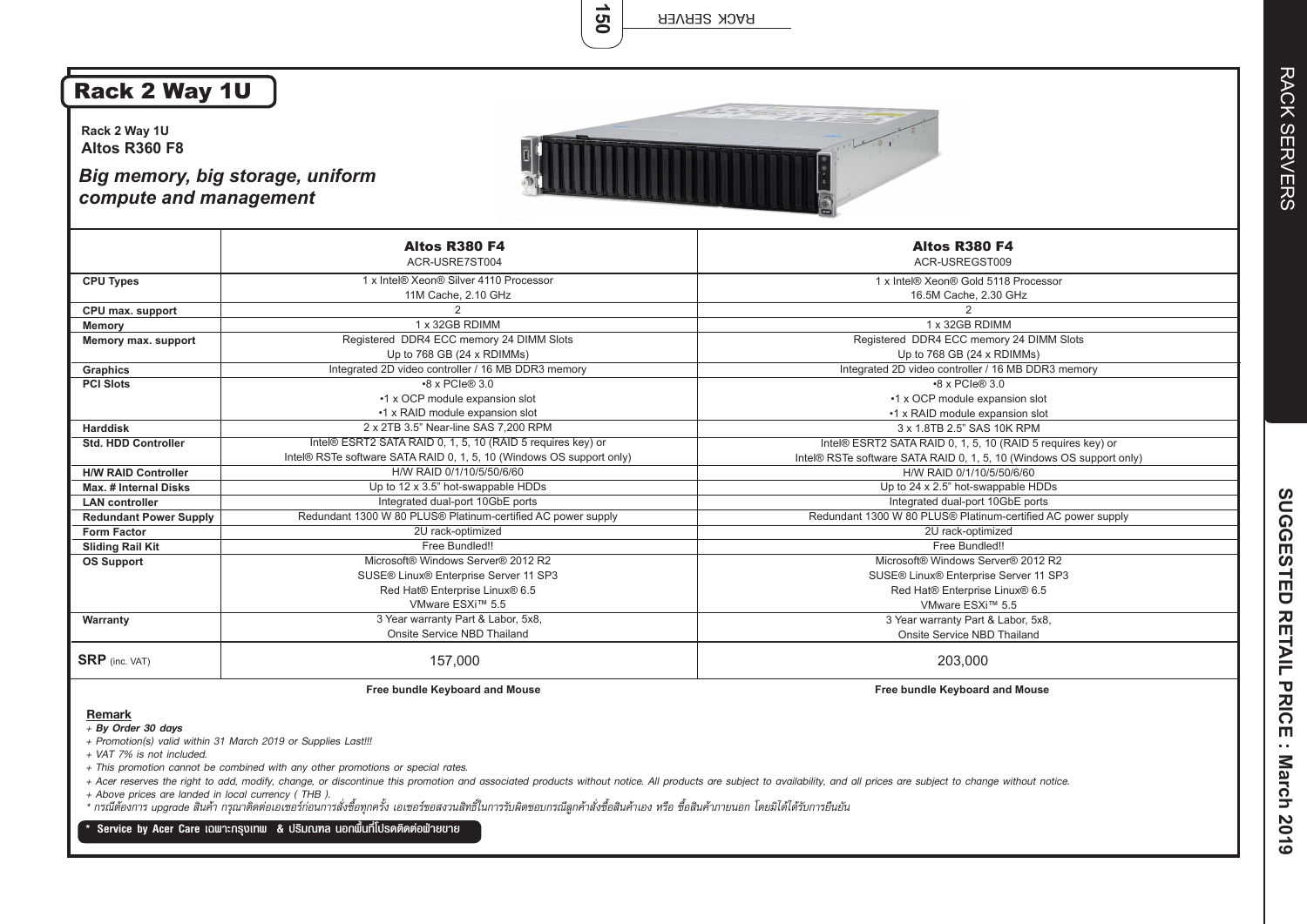| <b>DELL PowerEdge: 1 &amp; 2 Socket Rack Server</b> |                          |                                                                   |                                                                   |                                                                             |
|-----------------------------------------------------|--------------------------|-------------------------------------------------------------------|-------------------------------------------------------------------|-----------------------------------------------------------------------------|
|                                                     | <b>Part Number</b>       | DEL-SNSR23020                                                     | <b>DEL-SNSR33020</b>                                              | <b>DEL-SNSR4404110</b>                                                      |
|                                                     | <b>Model</b>             | PowerEdge R230                                                    | PowerEdge R330                                                    | PowerEdge R440                                                              |
|                                                     | <b>Form Factor</b>       | Chassis with up to 4, 3.5" Hot Plug Hard Drives                   | Chassis with up to 4, 3.5" Hot Plug Hard Drives                   | 1U, 2.5" Chassis with up to 8 Hot Plug Hard Drives +                        |
|                                                     |                          |                                                                   |                                                                   | LCD Bezel + 1 x 16x FH Riser                                                |
|                                                     | Processor                | Intel® Xeon® E3-1220 v6                                           | Intel® Xeon® E3-1220 v6                                           | 1 x Intel® Xeon® Silver 4110                                                |
|                                                     | Processor Speed / Core   | 3.0GHz, 8M cache, 4C/4T, Turbo (72W)                              | 3.0GHz, 8M cache, 4C/4T, Turbo (72W)                              | 2.1G, 8C/16T, 9.6GT/s 2UPI, 11M Cache, Turbo, HT (85W)                      |
| PowerEdge R230 / R330                               | <b>Memory</b>            | 8GB UDIMM, 2400MT/s, Single Rank, x8 Data Width                   | 8GB UDIMM, 2400MT/s, Single Rank, x8 Data Width                   | DDR4-2400, 16GB (1x16GB) RDIMM, 2666MT/s, Dual Rank                         |
|                                                     | <b>Network</b>           | On-Board LOM 1GBE Dual Port (BCM5720 GbE LOM)                     | On-Board LOM 1GBE Dual Port (BCM5720 GbE LOM)                     | Dual-Port 1GbE On-Board LOM                                                 |
|                                                     | <b>Harddisk</b>          | 2 x 1TB 7.2K RPM NLSAS 12Gbps 512n 3.5in Hot-plug Hard Drive      | 2 x 1TB 7.2K RPM NLSAS 12Gbps 512n 3.5in Hot-plug Hard Drive      | 2 x 1.2TB 10K RPM SAS 12Gbps 512n 2.5in Hot-plug Hard Drive                 |
|                                                     | <b>RAID Controller</b>   | PERC H330 Integrated RAID Controller for Hot Plug Chassis         | PERC H330 Integrated RAID Controller for Hot Plug Chassis         | PERC H730P+ Low Profile Adapter RAID Controller, 2Gb NV Cache               |
|                                                     | <b>Optical Drive</b>     | DVD+/-RW SATA Internal                                            | DVD+/-RW, SATA, Internal                                          | DVD+/-RW, SATA                                                              |
|                                                     | <b>Power Supply</b>      | Single, Cabled Power Supply, 250W                                 | Dual, Hot-plug, Redundant Power Supply, 350W                      | Dual, Hot-plug, Redundant Power Supply (1+1), 550W                          |
|                                                     | <b>System Management</b> | iDRAC8, Express with Dedicated NIC                                | iDRAC8 Express, integrated Dell Remote Access Controller, Expre   | iDRAC9 Enterprise with OME Server Configuration Management                  |
|                                                     | Warranty                 | 3Yr ProSupport & Mission Critical: (7x24) 4-hour Onsite Service   | 3Yr ProSupport & Mission Critical: (7x24) 4-hour Onsite Service   | 3Yr ProSupport & Mission Critical: (7x24) 4-hour Onsite Service +           |
|                                                     |                          |                                                                   |                                                                   | 3Yr Keep Your Hard Drive                                                    |
|                                                     | <b>SRP</b> (inc. VAT)    | 52.537                                                            | 64,842                                                            | 133.750                                                                     |
| $\sqrt{\frac{1}{2}}$ DellFMON                       |                          |                                                                   |                                                                   |                                                                             |
| PowerEdge R440                                      | <b>Part Number</b>       | <b>DEL-SNSR4403106</b>                                            | <b>DEL-SNSR4404116</b>                                            | <b>DEL-SNSR5404110</b>                                                      |
|                                                     | Model                    | PowerEdge R440                                                    | PowerEdge R440                                                    | Dell PowerEdge R540                                                         |
|                                                     | <b>Form Factor</b>       | 1U, 2.5" Chassis with up to 8 Hot Plug Hard Drives +              | 1U, 2.5" Chassis with up to 8 Hot Plug Hard Drives +              | 2U, 3.5" Chassis with up to 12 Hot Plug Hard Drives + LCD Bezel + Ready     |
|                                                     |                          | LCD Bezel + 1 x 16x FH Riser                                      | LCD Bezel + 2 x 16x LP Riser                                      | Rails™ Sliding Rails With Cable Management Arm + 1x16 FH, 3xLP PCI Slot     |
|                                                     | Processor                | 1 x Intel® Xeon® Bronze 3106                                      | 2 x Intel® Xeon® Silver 4116                                      | 1 x Intel® Xeon® Silver 4110                                                |
|                                                     | Processor Speed / Core   | 1.7G, 8C/8T, 9.6GT/s 2UPI, 11M Cache, No Turbo, No HT (85W)       | 2.1G, 12C/24T, 9.6GT/s 2UPI, 16.5M Cache, Turbo, HT (85W)         | 2.1G, 8C/16T, 9.6GT/s 2UPI, 11M Cache, Turbo, HT (85W) DDR4-2400            |
|                                                     | Memory                   | 8GB (1x8GB) RDIMM, 2666MT/s, Dual Rank                            | 32GB (2x16GB) RDIMM, 2666MT/s, Dual Rank                          | 16GB (1x16GB) RDIMM, 2666MT/s, Dual Rank                                    |
|                                                     | <b>Network</b>           | Dual-Port 1GbE On-Board LOM                                       | Dual-Port 1GbE On-Board LOM                                       | Dual-Port 1GbE On-Board LOM                                                 |
|                                                     | <b>Harddisk</b>          | 2 x 1TB 7.2K RPM NLSAS 12Gbps 512n 2.5in Hot-plug Hard Drive      | 4 x 1TB 7.2K RPM NLSAS 12Gbps 512n 2.5in Hot-plug Hard Drive      | 2 x 1.2TB 10K RPM SAS 12Gbps 512n 2.5in Hot-plug Hard Drive, 3.5in HYB CARF |
|                                                     | <b>RAID Controller</b>   | PERC H730P+ Low Profile Adapter RAID Controller, 2Gb NV Cache     | PERC H730P+ Low Profile Adapter RAID Controller, 2Gb NV Cach      | PERC H730P+ Low Profile Adapter RAID Controller, 2Gb NV Cache               |
|                                                     | <b>Optical Drive</b>     | DVD+/-RW, SATA                                                    | DVD+/-RW, SATA                                                    | No Internal Optical Drive for 12 HD Chassis                                 |
|                                                     | <b>Power Supply</b>      | Dual, Hot-plug, Redundant Power Supply (1+1), 550W                | Dual, Hot-plug, Redundant Power Supply (1+1), 550W                | Dual, Hot-plug, Redundant Power Supply (1+1), 750W                          |
|                                                     | <b>System Management</b> | iDRAC9 Enterprise with OME Server Configuration Management        | <b>iDRAC9</b> Enterprise with OME Server Configuration Management | <b>IDRAC9</b> Enterprise with OME Server Configuration Management           |
|                                                     | Warranty                 | 3Yr ProSupport & Mission Critical: (7x24) 4-hour Onsite Service + | 3Yr ProSupport & Mission Critical: (7x24) 4-hour Onsite Service + | 3Yr ProSupport & Mission Critical: (7x24) 4-hour Onsite Service +           |
| PowerEdge R540                                      |                          | 3Yr Keep Your Hard Drive                                          | 3Yr Keep Your Hard Drive                                          | 3Yr Keep Your Hard Drive                                                    |
|                                                     | <b>SRP</b> (inc. VAT)    | 107,000                                                           | 208,650                                                           | 139,100                                                                     |
|                                                     |                          |                                                                   |                                                                   |                                                                             |

**151**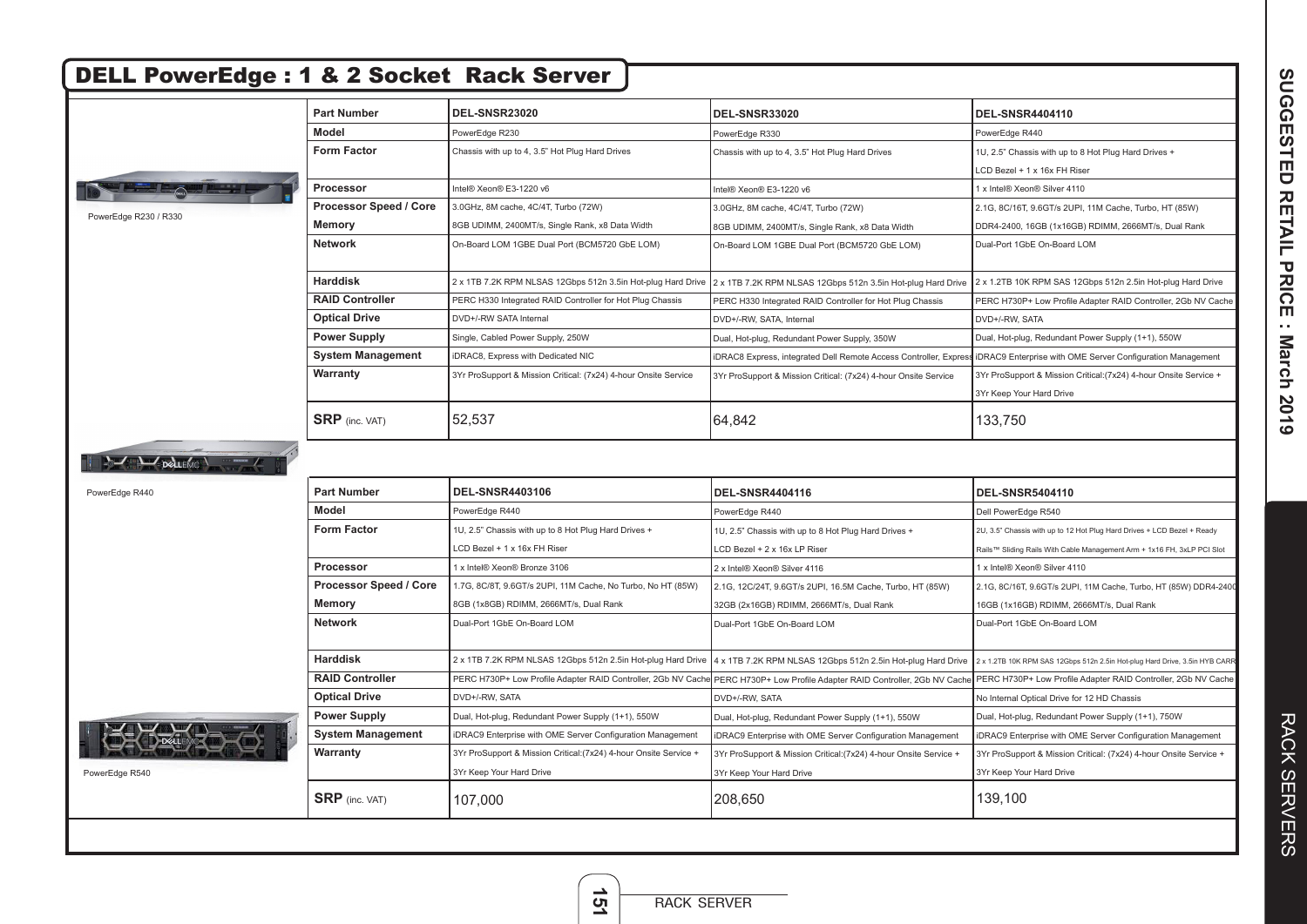**152**

|                     | <b>Part Number</b>       | <b>DEL-SNSR6404114</b>                                                                                                  | <b>DEL-SNSR6404110</b>                                                                                                             | <b>DEL-SNSR7403106</b>                                                                          |
|---------------------|--------------------------|-------------------------------------------------------------------------------------------------------------------------|------------------------------------------------------------------------------------------------------------------------------------|-------------------------------------------------------------------------------------------------|
|                     | <b>Model</b>             | PowerEdge R640                                                                                                          | PowerEdge R640                                                                                                                     | PowerEdge R740                                                                                  |
|                     | <b>Form Factor</b>       | 1U, Chassis with up to 10x2.5" Hard Drives, 2x16 LP PCI                                                                 | 1U, Chassis with up to 10x2.5" Hard Drives, 2x16 LP PCI                                                                            | 2U, Chassis with up to 16 x 2.5" Hard Drives, ReadyRaild Sliding                                |
|                     |                          |                                                                                                                         |                                                                                                                                    | Rails With Cable Management Arm                                                                 |
|                     | Processor                | 1 x Intel® Xeon® Silver 4110                                                                                            | 1 x Intel® Xeon® Silver 4110                                                                                                       | 1 x Intel® Xeon® Bronze 3104                                                                    |
|                     | Processor Speed / Core   | 2.1G, 8C/16T, 9.6GT/s 2UPI, 11M Cache, Turbo, HT (85W) DDR4-2400 2.1G, 8C/16T, 9.6GT/s 2UPI, 11M Cache, Turbo, HT (85W) |                                                                                                                                    | 1.7G, 6C/6T, 9.6GT/s 2UPI, 8M Cache, No Turbo, No HT (85W)                                      |
|                     | <b>Memory</b>            | 16GB (1x16GB) RDIMM, 2666MT/s, Dual Rank                                                                                | DDR4-2400                                                                                                                          | DDR4-2133                                                                                       |
|                     | <b>Network</b>           | Broadcom 57416 2 Port 10Gb Base-T + 5720 2 Port 1Gb Base-T,                                                             | 16GB (1x16GB) RDIMM, 2666MT/s, Dual Rank Broadcom 57416                                                                            | 16GB (1x16GB) RDIMM, 2666MT/s, Dual Rank Broadcom 57416                                         |
| <b>MAY DELLEMON</b> |                          | rNDC                                                                                                                    | 2 Port 10Gb Base-T + 5720 2 Port 1Gb Base-T, rNDC                                                                                  | 2 Port 10Gb Base-T + 5720 2 Port 1Gb Base-T, rNDC                                               |
| PowerEdge R640      | <b>Harddisk</b>          | 2 x 600GB 15K RPM SAS 12Gbps 512n 2.5in Hot-plug Hard Drive                                                             | 2 x 1.2TB 10K RPM SAS 12Gbps 512n 2.5in Hot-plug Hard Drive                                                                        | 2 x 900GB 15K RPM SAS 12Gbps 512n 2.5in Hot-plug Hard Drive                                     |
|                     | <b>RAID Controller</b>   | PERC H740P RAID Controller, 8Gb NV Cache, Minicard                                                                      | PERC H730P RAID Controller, 2Gb NV Cache, Minicard                                                                                 | PERC H740P RAID Controller, 8Gb NV Cache, Minicard                                              |
|                     | <b>Optical Drive</b>     | No Optical Drive                                                                                                        | No Optical Drive                                                                                                                   | DVD+/-RW,SATA,Internal                                                                          |
|                     | <b>Power Supply</b>      | Dual, Hot-plug, Redundant Power Supply (1+1), 750W                                                                      | Dual, Hot-plug, Redundant Power Supply (1+1), 750W                                                                                 | Dual, Hot-plug, Redundant Power Supply (1+1), 750W                                              |
|                     | <b>System Management</b> | iDRAC9 Enterprise with OME Server Configuration Management,                                                             | iDRAC9 Enterprise with OME Server Configuration Management                                                                         | iDRAC9 Enterprise with OME Server Configuration Management,                                     |
|                     |                          | 2x 32GB microSDHC/SDXC Card                                                                                             |                                                                                                                                    | 2x 32GB microSDHC/SDXC Card                                                                     |
|                     | Warranty                 | 3Yr ProSupport & Mission Critical: (7x24) 4-hour Onsite Service +                                                       | 3Yr ProSupport & Mission Critical: (7x24) 4-hour Onsite Service +                                                                  | 3Yr ProSupport and Mission Critical: (7x24) 4-hour Onsite Service +                             |
|                     |                          | 3Yr Keep Your Hard Drive                                                                                                | 3Yr Keep Your Hard Drive                                                                                                           | 3Yr Keep Your Hard Drive                                                                        |
|                     | <b>SRP</b> (inc. VAT)    | 167,883                                                                                                                 | 144,450                                                                                                                            | 141.133                                                                                         |
|                     | <b>Part Number</b>       | <b>DEL-SNSR7404112</b>                                                                                                  | <b>DEL-SNSR7404110</b>                                                                                                             | <b>DEL-SNSR7404114</b>                                                                          |
|                     | Model                    | PowerEdge R740                                                                                                          | PowerEdge R740                                                                                                                     | PowerEdge R740                                                                                  |
|                     | <b>Form Factor</b>       | 2U, Chassis with up to 16 x 2.5" Hard Drives, ReadyRaild Sliding                                                        | 2U, Chassis with up to 16 x 2.5" Hard Drives + LCD Bezel,                                                                          | 2U, Chassis with up to 16 x 2.5" Hard Drives + LCD Bezel,                                       |
|                     |                          | Rails With Cable Management Arm                                                                                         | ReadyRaild Sliding Rails With Cable Management Arm                                                                                 | ReadyRaild Sliding Rails With Cable Management Arm                                              |
|                     | Processor                | 1 x Intel® Xeon® Silver 4112                                                                                            | 1 x Intel® Xeon® Silver 4110                                                                                                       | 1 x Intel® Xeon® Silver 4114                                                                    |
|                     | Processor Speed / Core   |                                                                                                                         | 2.6G, 4C/8T, 9.6GT/s 2UPI, 8.25M Cache, Turbo, HT (85W) DDR4-2400 2.1G, 8C/16T, 9.6GT/s 2UPI, 11M Cache, Turbo, HT (85W) DDR4-2400 | 2.2G, 10C/20T, 9.6GT/s 2UPI, 14M Cache, Turbo, HT (85W)                                         |
|                     | <b>Memory</b>            | 32GB (2x16GB) RDIMM, 2666MT/s, Dual Rank                                                                                | 16GB (1x16GB) RDIMM, 2666MT/s, Dual Rank                                                                                           | 16GB (1x16GB) RDIMM, 2666MT/s, Dual Rank                                                        |
| PowerEdge R740      | <b>Network</b>           | Broadcom 57416 2 Port 10Gb Base-T + 5720 2 Port 1Gb Base-T,                                                             | Broadcom 57416 2 Port 10Gb Base-T + 5720 2 Port 1Gb Base-T,                                                                        | Broadcom 57416 2 Port 10Gb Base-T + 5720 2 Port 1Gb Base-T,                                     |
|                     |                          | <b>rNDC</b>                                                                                                             | rNDC                                                                                                                               | rNDC                                                                                            |
|                     | <b>Harddisk</b>          | 2 x 1.8TB 10K RPM SAS 12Gbps 512n 2.5in Hot-plug Hard Drive                                                             | 2 x 1.2TB 10K RPM SAS 12Gbps 512n 2.5in Hot-plug Hard Drive                                                                        | 2 x 1.8TB 10K RPM SAS 12Gbps 512n 2.5in Hot-plug Hard Drive                                     |
|                     | <b>RAID Controller</b>   | PERC H740P RAID Controller, 8Gb NV Cache, Minicard                                                                      | PERC H730P RAID Controller, 2Gb NV Cache, Minicard                                                                                 | PERC H730P RAID Controller, 2Gb NV Cache, Minicard                                              |
|                     | <b>Optical Drive</b>     | DVD+/-RW,SATA,Internal                                                                                                  | DVD+/-RW,SATA,Internal                                                                                                             | DVD+/-RW,SATA,Internal                                                                          |
|                     | <b>Power Supply</b>      | Dual, Hot-plug, Redundant Power Supply (1+1), 750W                                                                      | Dual, Hot-plug, Redundant Power Supply (1+1), 1100W                                                                                | Dual, Hot-plug, Redundant Power Supply (1+1), 1100W                                             |
|                     | <b>System Management</b> | iDRAC9 Enterprise with OME Server Configuration Management,<br>2x 32GB microSDHC/SDXC Card                              | iDRAC9 Enterprise with OME Server Configuration Management                                                                         | iDRAC9 Enterprise with OME Server Configuration Management                                      |
|                     | Warranty                 | 3Yr ProSupport and Mission Critical: (7x24) 4-hour Onsite Service .<br>3Yr Keep Your Hard Drive                         | 3Yr ProSupport and Mission Critical: (7x24) 4-hour Onsite Service<br>3Yr Keep Your Hard Drive                                      | 3Yr ProSupport and Mission Critical: (7x24) 4-hour Onsite Service -<br>3Yr Keep Your Hard Drive |
|                     | <b>SRP</b> (inc. VAT)    | 181.900                                                                                                                 | 146,590                                                                                                                            | 165,850                                                                                         |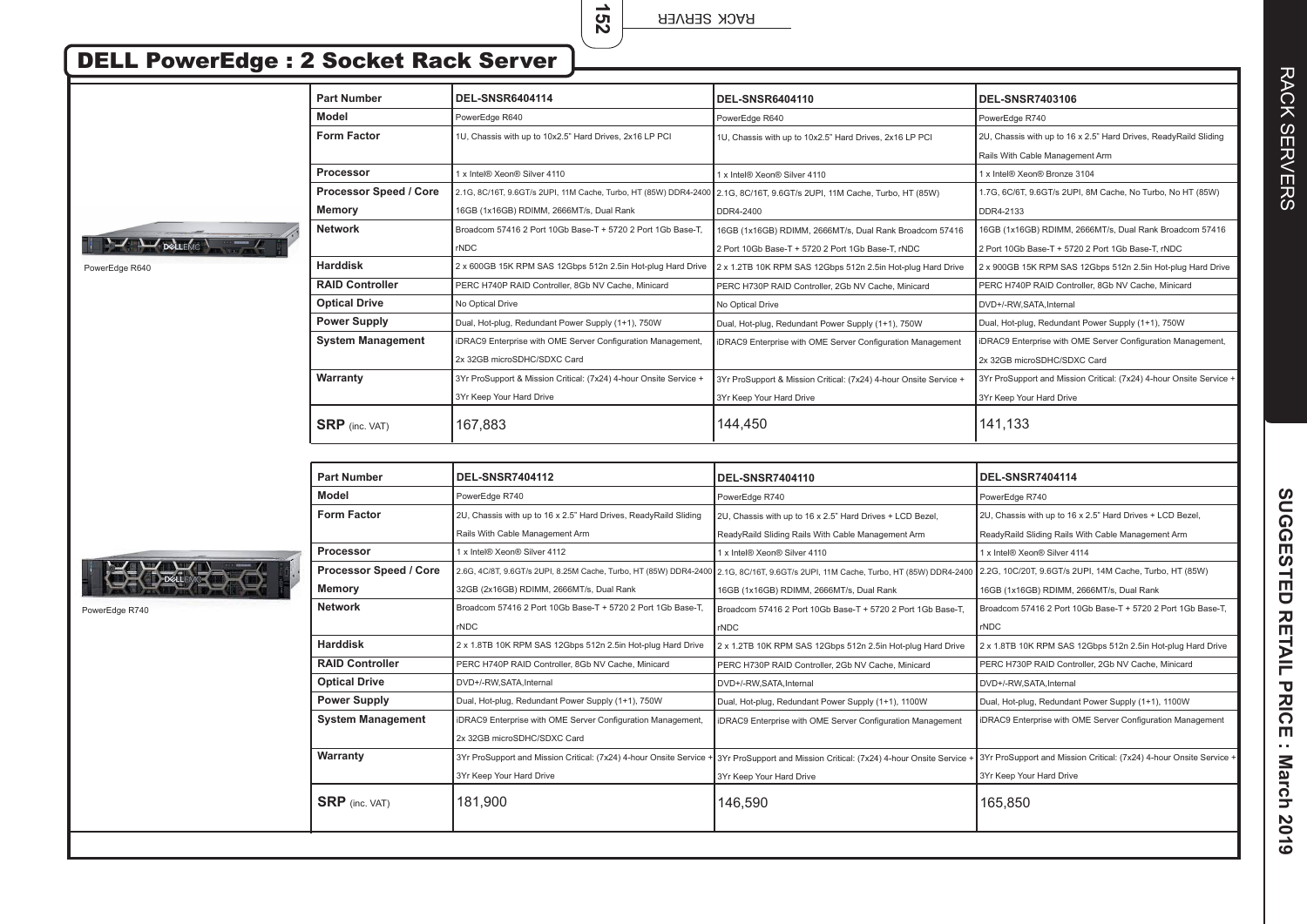# 2 CPU Rack Server



| P/N                           | <b>System X3550 M5</b><br>LNV-8869PET                                                                                         | <b>System X3550 M5</b><br><b>LNV-8869PEP</b>                                                                                  | <b>System X3550 M5</b><br>LNV-8869PER                                                                                                       | <b>System X3650 M5</b><br>LNV-8871PFH                                                                                         |
|-------------------------------|-------------------------------------------------------------------------------------------------------------------------------|-------------------------------------------------------------------------------------------------------------------------------|---------------------------------------------------------------------------------------------------------------------------------------------|-------------------------------------------------------------------------------------------------------------------------------|
| <b>CPU Types</b>              | Xeon 6C E5-2603v4 85W 1.7GHz                                                                                                  | Xeon 8C E5-2620v4 85W 2.1GHz                                                                                                  | Xeon 10C E5-2630v4 85W 2.2GHz                                                                                                               | Xeon E5-2609v4 85W 1.7GHz                                                                                                     |
| CPU Min., max                 | 1, option to 2                                                                                                                | 1, option to 2                                                                                                                | 1, option to 2                                                                                                                              | 1, option to 2                                                                                                                |
| <b>CPU L3 Cache</b>           | 15MB                                                                                                                          | 20MB                                                                                                                          | 25MB                                                                                                                                        | 20MB                                                                                                                          |
| <b>ECC Memory</b>             | 1x8GB 1866MHz                                                                                                                 | 1x16GB 2133Hz                                                                                                                 | 1x16GB 2133Hz                                                                                                                               | 1x8GB 1866MHz                                                                                                                 |
| Graphic                       | Matrox G200eR2 with 16 MB memory<br>integrated into the IMM2.1. Maximum resolution is<br>1600x1200 at 75 Hz with 16 M colors. | Matrox G200eR2 with 16 MB memory<br>integrated into the IMM2.1. Maximum resolution is<br>1600x1200 at 75 Hz with 16 M colors. | Matrox G200eR2 with 16 MB memory<br>integrated into the IMM2.1. Maximum resolution is<br>1600x1200 at 75 Hz with 16 M colors.               | Matrox G200eR2 with 16 MB of memory<br>integrated into the IMM2. Maximum resolution is<br>1600x1200 at 75 Hz with 16 M colors |
| <b>Bus Type</b>               |                                                                                                                               |                                                                                                                               |                                                                                                                                             |                                                                                                                               |
| <b>PCI Slot</b>               | Three PCIe 3.0 slots Up to nine slots                                                                                         | Three PCIe 3.0 slots Up to nine slots                                                                                         | Three PCIe 3.0 slots Up to nine slots                                                                                                       | Three PCIe 3.0 slots Up to nine slots                                                                                         |
| <b>Harddisk</b>               | Hot Swap SAS / Sata                                                                                                           | Hot Swap SAS / Sata                                                                                                           | Hot Swap SAS / Sata                                                                                                                         | Hot Swap SAS / Sata                                                                                                           |
| <b>Onboard RAID</b>           | SR M1215 (Raid 0, 1, 10)                                                                                                      | SR M5210 (Raid 0, 1, 10, 5, 50)                                                                                               | SR M5210 (Raid 0, 1, 10, 5, 50)                                                                                                             | SR M1215 (Raid 0, 1, 10)                                                                                                      |
| <b>Optical Drive</b>          | Option DVD-ROM or Multiburner.                                                                                                | Option DVD-ROM or Multiburner.                                                                                                | Option DVD-ROM or Multiburner.                                                                                                              | Option DVD-ROM or Multiburner.                                                                                                |
| <b>Diskette</b>               | <b>USB Only</b>                                                                                                               | <b>USB Only</b>                                                                                                               | <b>USB Only</b>                                                                                                                             | <b>USB Only</b>                                                                                                               |
| <b>Total, Hotswap</b>         | 4x 2.5" HS                                                                                                                    | 4x 2.5" HS                                                                                                                    | 4x 2.5" HS                                                                                                                                  | 8x 2.5" HS / 16                                                                                                               |
| Max, Internal disks           |                                                                                                                               |                                                                                                                               |                                                                                                                                             |                                                                                                                               |
| <b>Interfaces</b>             | Front: 4x 3.5" and 10x 2.5" drive bay models: 3x USB 2.0 and 1x DB-15                                                         |                                                                                                                               | Front: 4x 3.5" and 10x 2.5" drive bay models: 3x USB 2.0 and 1x DB-15 Front: 4x 3.5" and 10x 2.5" drive bay models: 3x USB 2.0 and 1x DB-15 | Front: 4x 3.5" and 10x 2.5" drive bay models: 3x USB 2.0 and 1x DB-15                                                         |
|                               | video ports. 8x 2.5" drive bay models: 1x USB 2.0 (standard); or 2x USB                                                       | video ports. 8x 2.5" drive bay models: 1x USB 2.0 (standard); or 2x USB                                                       | video ports. 8x 2.5" drive bay models: 1x USB 2.0 (standard); or 2x USB                                                                     | video ports. 8x 2.5" drive bay models: 1x USB 2.0 (standard); or 2x USB                                                       |
|                               | 2.0 and 1x DB-15 video ports (optional). Rear: 2x USB 3.0, 1x DB-15                                                           | 2.0 and 1x DB-15 video ports (optional). Rear: 2x USB 3.0, 1x DB-15                                                           | 2.0 and 1x DB-15 video ports (optional). Rear: 2x USB 3.0, 1x DB-15                                                                         | 2.0 and 1x DB-15 video ports (optional). Rear: 2x USB 3.0, 1x DB-15                                                           |
|                               | video, 1x RJ-45 systems management, 4x RJ-45 GbE network ports.                                                               | video, 1x RJ-45 systems management, 4x RJ-45 GbE network ports.                                                               | video, 1x RJ-45 systems management, 4x RJ-45 GbE network ports.                                                                             | video, 1x RJ-45 systems management, 4x RJ-45 GbE network ports.                                                               |
|                               | Optional 1x DB-9 serial port. Internal: 1x USB 2.0 port (for embedded                                                         | Optional 1x DB-9 serial port. Internal: 1x USB 2.0 port (for embedded                                                         | Optional 1x DB-9 serial port. Internal: 1x USB 2.0 port (for embedded                                                                       | Optional 1x DB-9 serial port. Internal: 1x USB 2.0 port (for embedded                                                         |
|                               | hypervisor), 1x SD Media Adapter slot (for embedded hypervisor)                                                               | hypervisor), 1x SD Media Adapter slot (for embedded hypervisor)                                                               | hypervisor), 1x SD Media Adapter slot (for embedded hypervisor)                                                                             | hypervisor), 1x SD Media Adapter slot (for embedded hypervisor)                                                               |
| <b>Onboard Gigabit Ether-</b> | Four integrated RJ-45 Gigabit Ethernet                                                                                        | Four integrated RJ-45 Gigabit Ethernet                                                                                        | Four integrated RJ-45 Gigabit Ethernet                                                                                                      | Four integrated RJ-45 Gigabit Ethernet                                                                                        |
| net. Redundant Power          | 1000BASE-T ports (BCM5719); optional                                                                                          | 1000BASE-T ports (BCM5719); optional                                                                                          | 1000BASE-T ports (BCM5719); optional                                                                                                        | 1000BASE-T ports (BCM5719); optional                                                                                          |
|                               | Mezzanine LOM (ML2) slot for dual-port or                                                                                     | Mezzanine LOM (ML2) slot for dual-port or                                                                                     | Mezzanine LOM (ML2) slot for dual-port or                                                                                                   | Mezzanine LOM (ML2) slot for dual-port or                                                                                     |
|                               | quad-port 10 GbE cards with SFP+                                                                                              | quad-port 10 GbE cards with SFP+                                                                                              | quad-port 10 GbE cards with SFP+                                                                                                            | quad-port 10 GbE cards with SFP+                                                                                              |
|                               | or RJ-45 connectors or quad-port GbE cards with                                                                               | or RJ-45 connectors or quad-port GbE cards with                                                                               | or RJ-45 connectors or quad-port GbE cards with                                                                                             | or RJ-45 connectors or quad-port GbE cards with                                                                               |
|                               | RJ-45 connectors.                                                                                                             | RJ-45 connectors.                                                                                                             | RJ-45 connectors.                                                                                                                           | RJ-45 connectors.                                                                                                             |
| <b>Dimensions (units)</b>     | Width: 42.9 cm, Depth: 73.4 cm, Height: 4.3 cm                                                                                | Width: 42.9 cm, Depth: 73.4 cm, Height: 4.3 cm                                                                                | Width: 42.9 cm, Depth: 73.4 cm, Height: 4.3 cm                                                                                              | Width: 42.9 cm, Depth: 73.4 cm, Height: 4.3 cm                                                                                |
| <b>Mechanical</b>             | 1U rack                                                                                                                       | 1U rack                                                                                                                       | 1U rack                                                                                                                                     | 1U rack                                                                                                                       |
| <b>Power Supply</b>           | Two redundant hot-swap 750 Watts p/s                                                                                          | Two redundant hot-swap 750 Watts p/s                                                                                          | Two redundant hot-swap 750 Watts p/s                                                                                                        | Two redundant hot-swap 750 Watts p/s                                                                                          |
| <b>OS Support</b>             | Microsoft Windows Server 2012 R2 and 2012;                                                                                    | Microsoft Windows Server 2012 R2 and 2012;                                                                                    | Microsoft Windows Server 2012 R2 and 2012;                                                                                                  | Microsoft Windows Server 2012 R2 and 2012;                                                                                    |
|                               | Red Hat Enterprise Linux 7                                                                                                    | Red Hat Enterprise Linux 7                                                                                                    | Red Hat Enterprise Linux 7                                                                                                                  | Red Hat Enterprise Linux 7                                                                                                    |
|                               | SUSE Linux Enterprise Server 11 and 12; VMware<br>vSphere (ESXi) 5.5 and 6.0.                                                 | vSphere (ESXi) 5.5 and 6.0.                                                                                                   | SUSE Linux Enterprise Server 11 and 12; VMware   SUSE Linux Enterprise Server 11 and 12; VMware<br>vSphere (ESXi) 5.5 and 6.0.              | SUSE Linux Enterprise Server 11 and 12; VMware<br>vSphere (ESXi) 5.5 and 6.0.                                                 |
| Warranty                      | 3 year on-site 24x7x4                                                                                                         | 3 year on-site 24x7x4                                                                                                         | 3 year on-site 24x7x4                                                                                                                       | 3 year on-site 24x7x4                                                                                                         |
| <b>SRP</b> (Inc. VAT)         | 77.896                                                                                                                        | 92.020                                                                                                                        | 103,255                                                                                                                                     | 85.386                                                                                                                        |

**หมายเหตุ : กรณีต้องการใช้ Linux หรือ Netware ต้องตรวจสอบ Version ที่ IBM สามารถ Support ได้จาก http://www.pc.ibm.com/US/compat/indexsp.html** 

**153**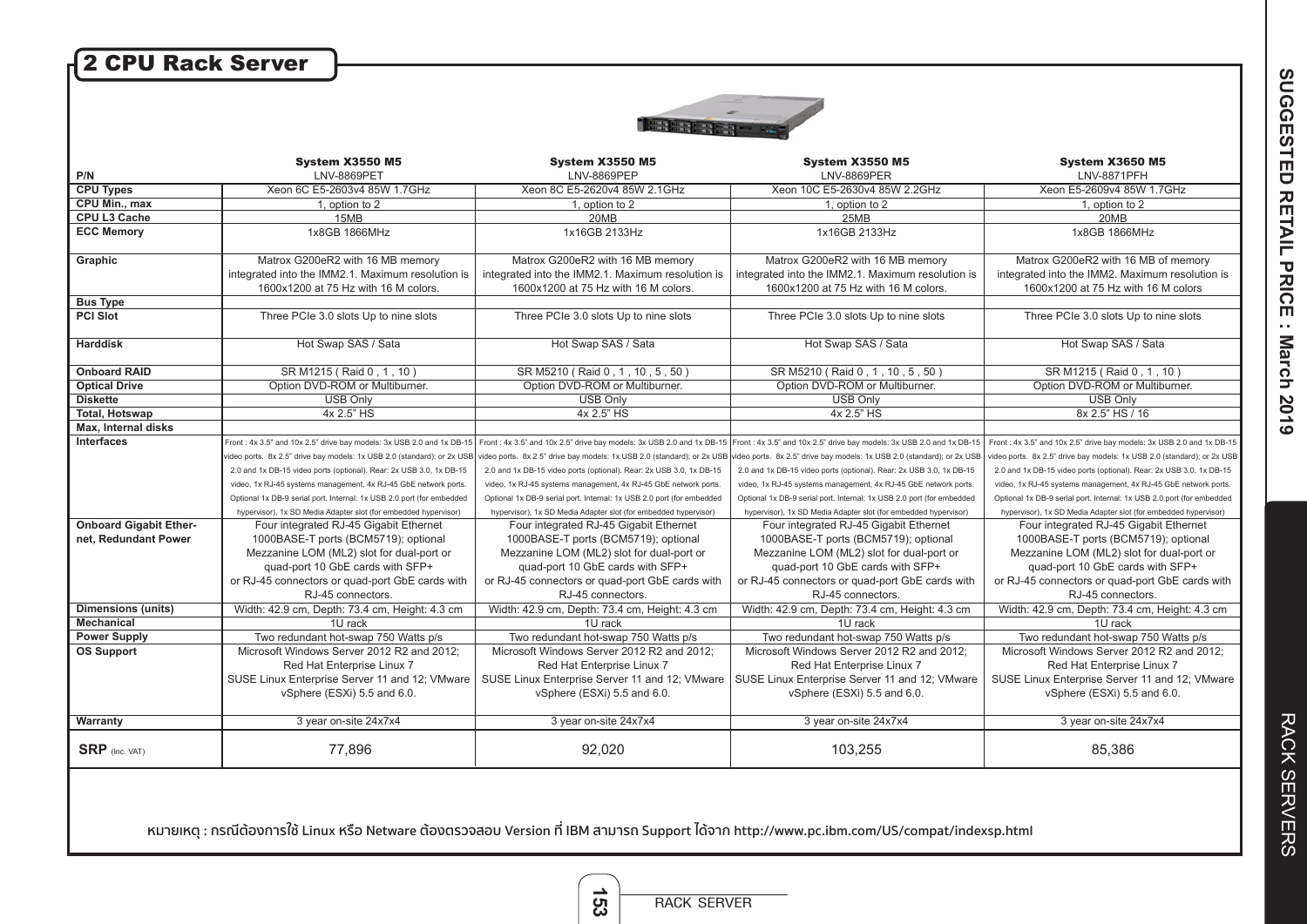

1 & 2 CPU Rack Server



|                                  |                                                                            | $\mathbb{E} = \mathbb{E} = \mathbb{E} = \mathbb{E}$                                                                                                         | and a property for the property of                                      |                                                                         |
|----------------------------------|----------------------------------------------------------------------------|-------------------------------------------------------------------------------------------------------------------------------------------------------------|-------------------------------------------------------------------------|-------------------------------------------------------------------------|
| P/N                              | <b>Thinksystem SR530</b><br>LNV-7X08S4VA00                                 | <b>Thinksystem SR630</b><br>LNV-7X02S4UX00                                                                                                                  | <b>System X3550 M5</b><br><b>LNV-8869PEG</b>                            | <b>System X3550 M5</b><br><b>LNV-8869PEF</b>                            |
| <b>CPU Types</b>                 | 1x 4110 8C 85W 2.1GHz                                                      | 1x 5115 10C 85W 2.4GHz                                                                                                                                      | Xeon 8C E5-2620v4 85W 2.1GHz                                            | 2xXeon 10C E5-2640v4 90W 2.4GHz                                         |
| <b>CPU Min., max</b>             | 1, option to 2                                                             | 1, option to 2                                                                                                                                              | 1, option to 2                                                          | 2                                                                       |
| CPU L2 / L3 Cache                | 11MB/                                                                      | 13.75MB/                                                                                                                                                    | $-$ / 20MB                                                              | $-$ / 25MB                                                              |
| <b>ECC Memory</b>                | 1x 16GB TruDDR4 2666 MHz (1Rx4 1.2V) RDIMM                                 | 1x 16GB TruDDR4 2666 MHz (2Rx8 1.2V) RDIMM                                                                                                                  | 1x16GB 2133Hz                                                           | 2x16GB 2133Hz                                                           |
| Graphic                          | Matrox G200 with 16 MB memory integrated into                              | Matrox G200 with 16 MB memory integrated into                                                                                                               | Matrox G200eR2 with 16 MB memory integrated into the IMM2.1.            | Matrox G200eR2 with 16 MB memory                                        |
|                                  | the XClarity Controller. Maximum resolution is                             | the XClarity Controller. Maximum resolution is                                                                                                              | Maximum resolution is 1600x1200 at 75 Hz with 16 M colors.              | integrated into the IMM2.1. Maximum resolution is 1600x1200 at          |
|                                  | 1920x1200 at 60 Hz with 16 bits per pixel.                                 | 1920x1200 at 60 Hz with 16 bits per pixel.                                                                                                                  |                                                                         | 75 Hz with 16 M colors.                                                 |
| <b>Bus Type</b>                  | 2666MHz                                                                    | 2666MHz                                                                                                                                                     |                                                                         |                                                                         |
| <b>PCI Slot</b>                  | Up to three slots depending on the riser cards installed. The slots are as | Up to four slots. Slot 4 is the fixed slot on the system planar, and the                                                                                    | Three PCIe 3.0 slots Up to nine slots                                   | Three PCIe 3.0 slots Up to nine slots                                   |
|                                  | follows: Slot 1: PCIe 3.0 x8; low profile Slot 2: PCIe 3.0 x16 or ML2 x8;  | remaining slots depend on the riser cards installed. The slots are as fol-                                                                                  |                                                                         |                                                                         |
|                                  |                                                                            | low profile or full-height, half-length Slot 3: PCIe 3.0 x8 or x16; low profile lows: Slot 1: PCIe 3.0 x8, ML2 x8, or ML2 x16; low profile Slot 2: PCIe 3.0 |                                                                         |                                                                         |
|                                  | PCIe x16 slot 3 requires the second processor to be installed.             | x16 or x8; low profile or full-height, half-length Slot 3: PCle 3.0 x16; low                                                                                |                                                                         |                                                                         |
|                                  |                                                                            | profile Slot 4: PCle 3.0 x8 (dedicated to an internal storage controller)                                                                                   |                                                                         |                                                                         |
|                                  |                                                                            | Slot 3 requires the second processor to be installed                                                                                                        |                                                                         |                                                                         |
| <b>Harddisk</b>                  | Hot Swap SAS / Sata                                                        | Hot Swap SAS / Sata                                                                                                                                         | Hot Swap SAS / Sata 2x300GB HS 2.5" SAS                                 | Hot Swap SAS / Sata 4x600GB HS 2.5" SAS                                 |
| <b>Onboard RAID</b>              | RAID 930-8i 2GB Flash PCIe 12Gb Adapter                                    | RAID 930-8i 2GB Flash PCIe 12Gb Adapter                                                                                                                     | SR M1215 (Raid 0, 1, 10, 5, 50)                                         | SR M1215 (Raid 0, 1, 10, 5, 50)                                         |
| <b>Optical Drive</b>             |                                                                            |                                                                                                                                                             | Option DVD-ROM or Multiburner.                                          | Option DVD-ROM or Multiburner.                                          |
| <b>Diskette</b>                  |                                                                            |                                                                                                                                                             | <b>USB Only</b>                                                         | <b>USB Only</b>                                                         |
| <b>Total, Hotswap</b>            | 8/8 HS SFF                                                                 | 8/8 SFF                                                                                                                                                     | 4x 2.5" HS                                                              | 4x 2.5" HS                                                              |
| Max, Internal disks              |                                                                            |                                                                                                                                                             |                                                                         |                                                                         |
| <b>Interfaces</b>                | Front: 1x USB 2.0 port with XClarity Controller access.                    | Front: 1x USB 2.0 port with XClarity Controller access.                                                                                                     | Front: 4x 3.5" and 10x 2.5" drive bay models: 3x USB 2.0 and 1x DB-15   | Front: 4x 3.5" and 10x 2.5" drive bay models: 3x USB 2.0 and 1x DB-15   |
|                                  | 1x USB 3.0 port. 1x DB-15 VGA port (optional). Rear: 2x USB 3.0 ports      | 1x USB 3.0 port. 1x DB-15 VGA port (optional). Rear: 2x USB 3.0 ports                                                                                       | video ports. 8x 2.5" drive bay models: 1x USB 2.0 (standard); or 2x USE | video ports. 8x 2.5" drive bay models: 1x USB 2.0 (standard); or 2x USB |
|                                  | and 1x DB-15 VGA port. Optional 1x DB-9 serial port                        | and 1x DB-15 VGA port. Optional 1x DB-9 serial port.                                                                                                        | 2.0 and 1x DB-15 video ports (optional). Rear: 2x USB 3.0, 1x DB-15     | 2.0 and 1x DB-15 video ports (optional). Rear: 2x USB 3.0, 1x DB-15     |
| <b>Onboard Gigabit Ethernet,</b> | 2x Integrated 1 GbE RJ-45 ports (no 10/100 Mb support)                     | Onboard LOM slot for up to 4x 1/10 Gb Ethernet ports:                                                                                                       | video, 1x RJ-45 systems management, 4x RJ-45 GbE network ports          | video, 1x RJ-45 systems management, 4x RJ-45 GbE network ports.         |
| <b>Redundant Power</b>           | Onboard LOM slot for up to 4x 1/10 Gb Ethernet ports:                      | 2x or 4x 1 GbE RJ-45 ports (no 10/100 Mb support)                                                                                                           | Optional 1x DB-9 serial port. Internal: 1x USB 2.0 port (for embedded   | Optional 1x DB-9 serial port. Internal: 1x USB 2.0 port (for embedded   |
|                                  | 2x 1 GbE RJ-45 ports (no 10/100 Mb support)                                | 2x or 4x 10 GbE RJ-45 ports (no 10/100 Mb support)                                                                                                          | hypervisor), 1x SD Media Adapter slot (for embedded hypervisor)         | hypervisor), 1x SD Media Adapter slot (for embedded hypervisor)         |
|                                  | 2x 10 GbE RJ-45 ports (no 10/100 Mb support)                               | 2x or 4x 10 GbE SFP+ ports (no 10/100 Mb support)                                                                                                           | Four integrated RJ-45 Gigabit Ethernet                                  | Four integrated RJ-45 Gigabit Ethernet                                  |
|                                  | 2x 10 GbE SFP+ ports (no 10/100 Mb support)                                | Optional Mezzanine LOM (ML2) slot for dual-port 10 GbE cards                                                                                                | 1000BASE-T ports (BCM5719); optional                                    | 1000BASE-T ports (BCM5719); optional                                    |
|                                  | Optional Mezzanine LOM (ML2) slot for dual-port 10 GbE cards with          | with SFP+ or RJ-45 connectors or single- or dual-port 25 GbE cards                                                                                          | Mezzanine LOM (ML2) slot for dual-port or                               | Mezzanine LOM (ML2) slot for dual-port or                               |
|                                  | SFP+ or RJ-45 connectors. 1x RJ-45 10/100/1000 Mb Ethernet systems         | with SFP28 connectors. 1x RJ-45 10/100/1000 Mb Ethernet systems                                                                                             | quad-port 10 GbE cards with SFP+                                        | quad-port 10 GbE cards with SFP+                                        |
|                                  | management port.                                                           | management port.                                                                                                                                            | or RJ-45 connectors or quad-port GbE cards with RJ-45 connectors.       | or RJ-45 connectors or quad-port GbE cards with RJ-45 connectors.       |
| Dimensions (units)               | Height: 43 mm (1.7 in), width: 434 mm (17.1 in), depth: 715 mm (28.1 in)   | Height: 43 mm (1.7 in), width: 434 mm (17.1 in), depth: 715 mm (28.1 in)                                                                                    | Width: 42.9 cm, Depth: 73.4 cm, Height: 4.3 cm                          | Width: 42.9 cm, Depth: 73.4 cm, Height: 4.3 cm                          |
| <b>Mechanical</b>                | 1U rack-mount                                                              | 1U rack-mount                                                                                                                                               | 1U rack                                                                 | 1U rack                                                                 |
| <b>Power Supply</b>              | 2x 750W (230/115V) Platinum HS                                             | 2x 750W (230/115V) Platinum HS                                                                                                                              | Two redundant hot-swap 750 Watts p/s                                    | Two redundant hot-swap 750 Watts p/s                                    |
| <b>OS Support</b>                | Microsoft Windows Server, Red Hat Enterprise Linux, SUSE Linux             | Microsoft Windows Server, Red Hat Enterprise Linux, SUSE Linux                                                                                              | Microsoft Windows Server 2012 R2 and 2012; Red Hat Enterprise           | Microsoft Windows Server 2012 R2 and 2012; Red Hat Enterprise           |
|                                  | Enterprise Server, VMware, ESXi.                                           | Enterprise Server, VMware, ESXi                                                                                                                             | Linux 7, SUSE Linux Enterprise Server 11 and 12; VMware vSphere         | Linux 7, SUSE Linux Enterprise Server 11 and 12; VMware vSphere         |
|                                  |                                                                            |                                                                                                                                                             | (ESXi) 5.5 and 6.0.                                                     | (ESXi) 5.5 and 6.0.                                                     |
| Warranty                         | 3 year on-site 24x7x4                                                      | 3 year on-site 24x7x4                                                                                                                                       | 3 year on-site 24x7x4                                                   | 3 year on-site 24x7x4                                                   |
| <b>SRP</b> (inc. VAT)            | 104,646                                                                    | 157,718                                                                                                                                                     | 99,724                                                                  | 193,349                                                                 |

**หมายเหตุ : กรณีต้องการใช้ Linux หรือ Netware ต้องตรวจสอบ Version ที่ IBM สามารถ Support ได้จาก http://www.pc.ibm.com/US/compat/indexsp.html**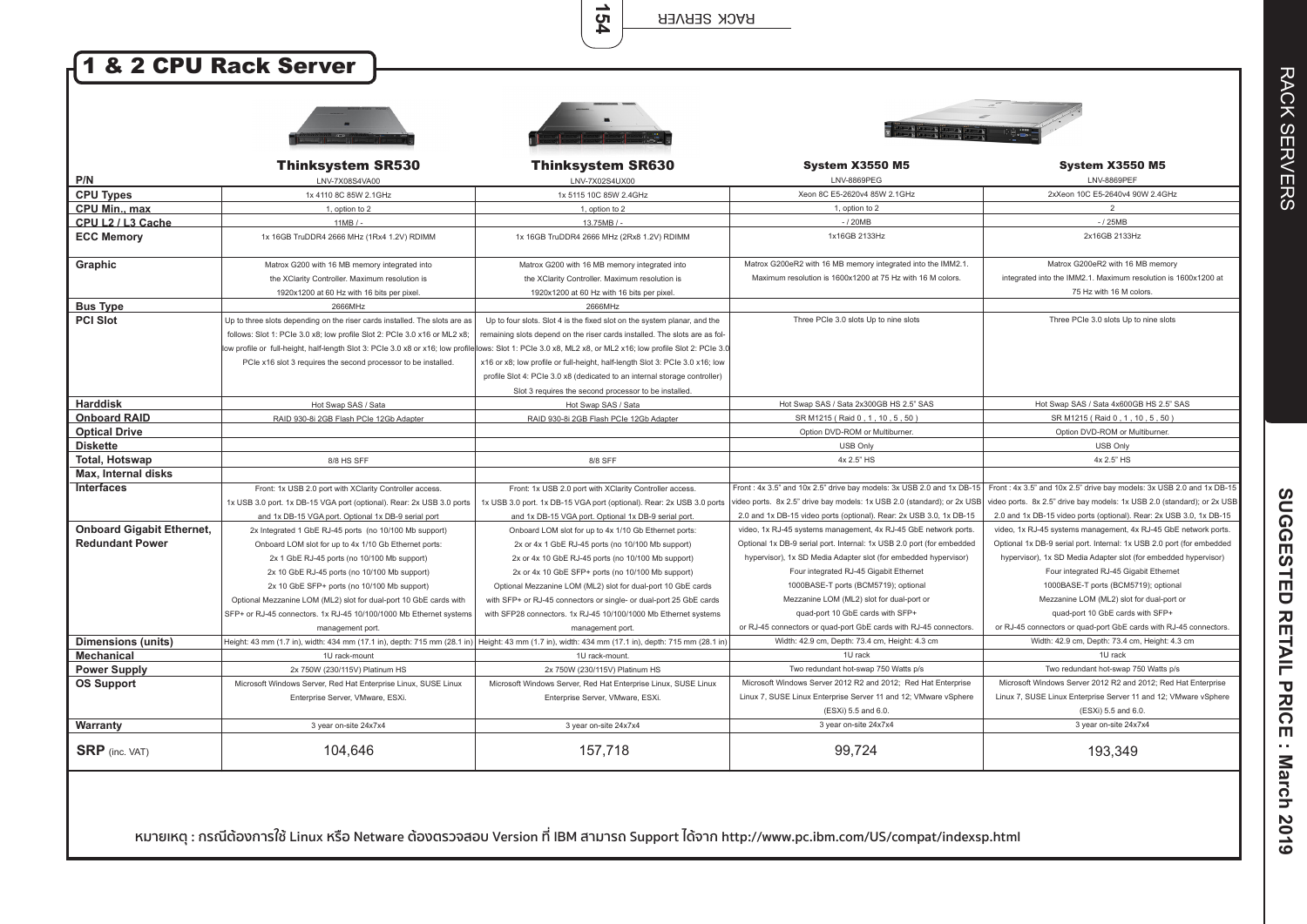

**หมายเหตุ : กรณีต้องการใช้ Linux หรือ Netware ต้องตรวจสอบ Version ที่ IBM สามารถ Support ได้จาก http://www.pc.ibm.com/US/compat/indexsp.html** 

**155**

RACK SERVERS RACK SERVERS